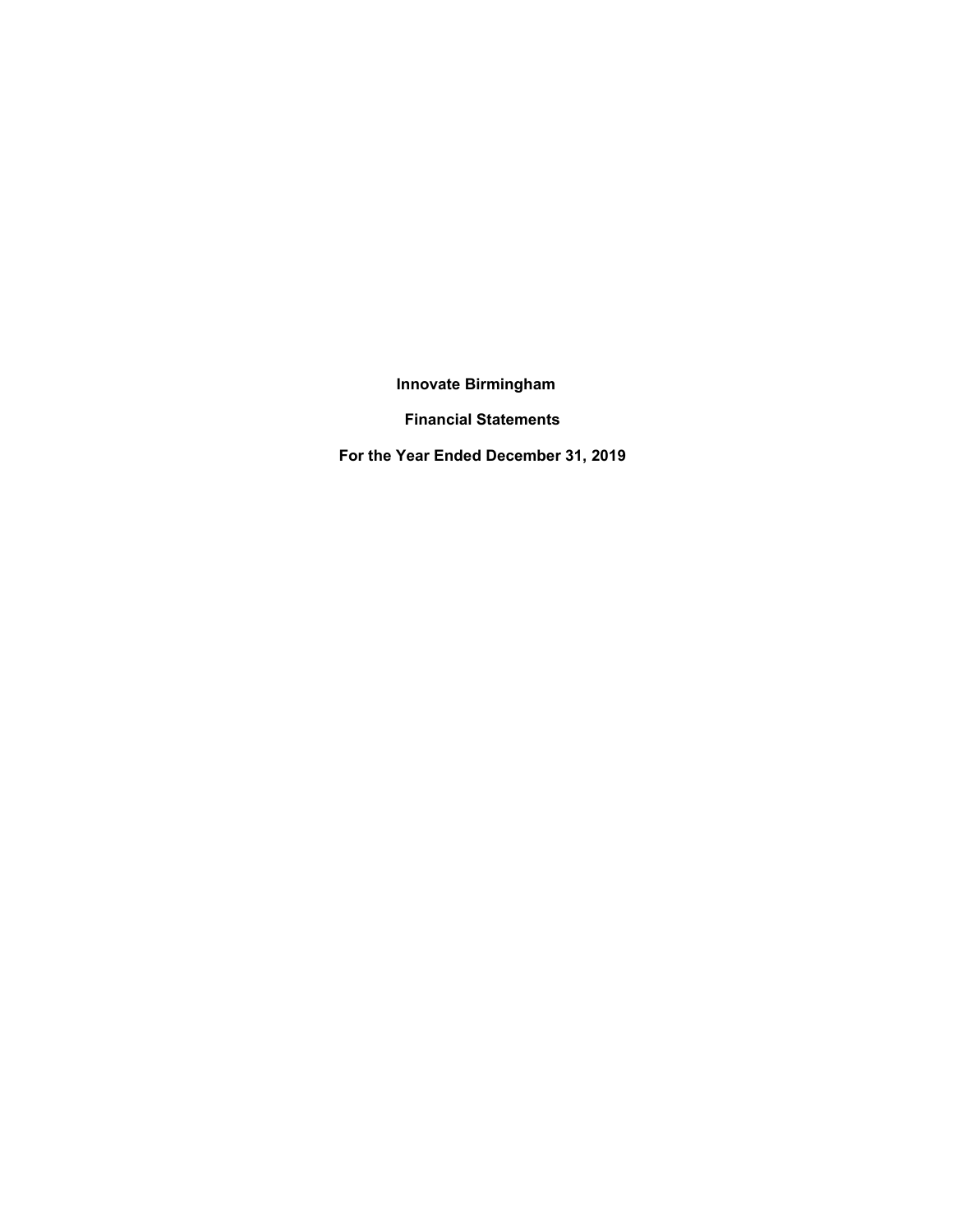# **Table of Contents For the Year Ended December 31, 2019**

| Independent Auditor's Report [11, 2010] [12] Independent Auditor's Report [12] Independent Auditor's Report [12 |  |
|-----------------------------------------------------------------------------------------------------------------|--|
|                                                                                                                 |  |
|                                                                                                                 |  |
|                                                                                                                 |  |
|                                                                                                                 |  |
|                                                                                                                 |  |

\* \* \* \* \* \* \*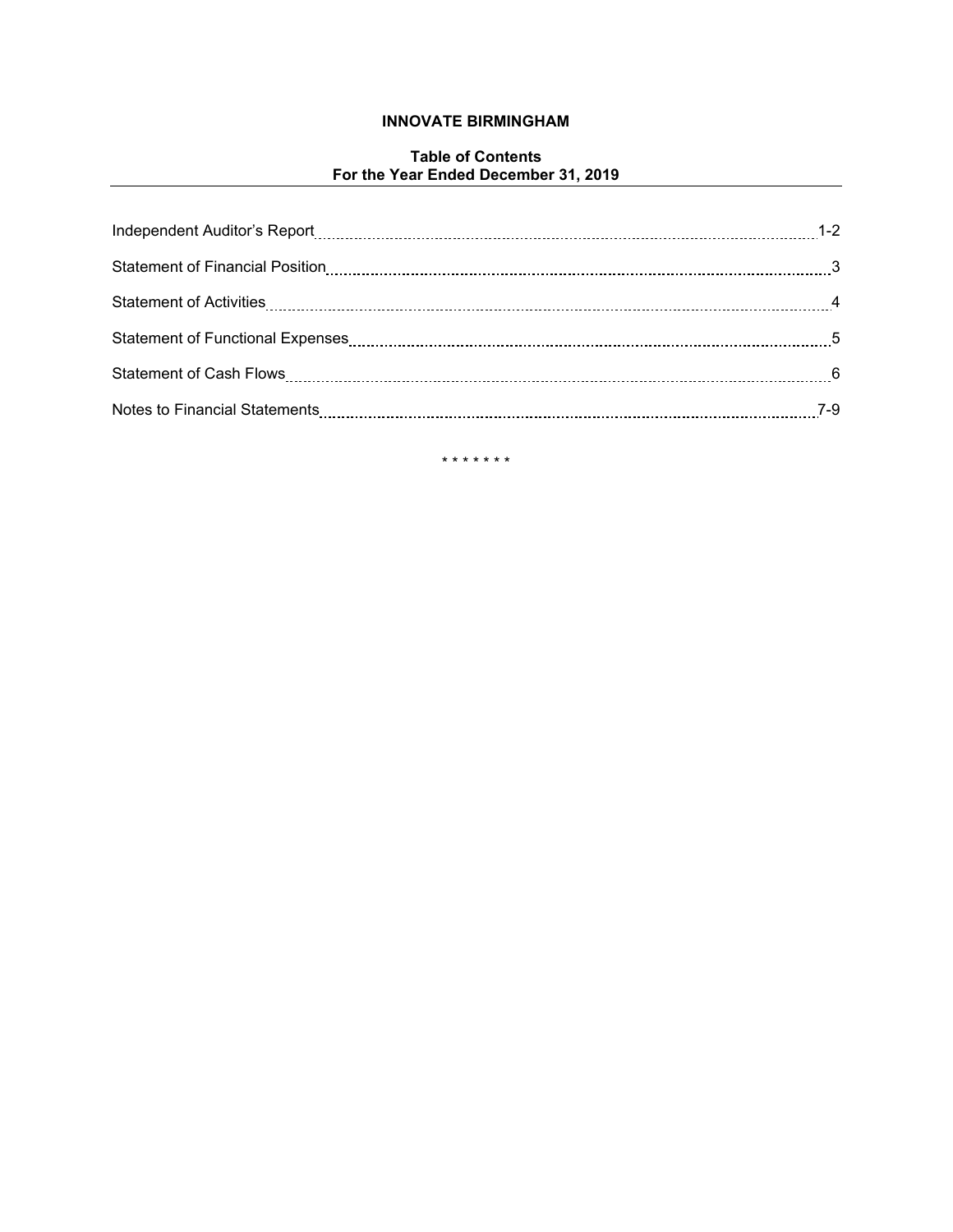**BORLAND BENEFIELD** 

## **INDEPENDENT AUDITOR'S REPORT**

To the Board of Directors Innovate Birmingham Birmingham, Alabama

We have audited the accompanying financial statements of the Innovate Birmingham (the Organization), which comprise the statement of financial position as of December 31, 2019, and the related statements of activities, functional expenses, and cash flows for the year then ended, and the related notes to the financial statements.

## **Management's Responsibility for the Financial Statements**

Management is responsible for the preparation and fair presentation of these financial statements in accordance with accounting principles generally accepted in the United States of America; this includes the design, implementation and maintenance of internal control relevant to the preparation and fair presentation of financial statements that are free from material misstatement, whether due to fraud or error.

## **Auditor's Responsibility**

Our responsibility is to express an opinion on these financial statements based on our audits. We conducted our audits in accordance with auditing standards generally accepted in the United States of America. Those standards require that we plan and perform the audit to obtain reasonable assurance about whether the financial statements are free of material misstatement.

An audit involves performing procedures to obtain audit evidence about the amounts and disclosures in the financial statements. The procedures selected depend on the auditor's judgment, including the assessment of the risks of material misstatement of the financial statements, whether due to fraud or error. In making those risk assessments, the auditor considers internal control relevant to the entity's preparation and fair presentation of the financial statements in order to design audit procedures that are appropriate in the circumstances, but not for the purpose of expressing an opinion on the effectiveness of the entity's internal control. Accordingly, we express no such opinion. An audit also includes evaluating the appropriateness of accounting policies used and the reasonableness of significant accounting estimates made by management, as well as evaluating the overall presentation of the financial statements.

We believe that the audit evidence we have obtained is sufficient and appropriate to provide a basis for our audit opinion.

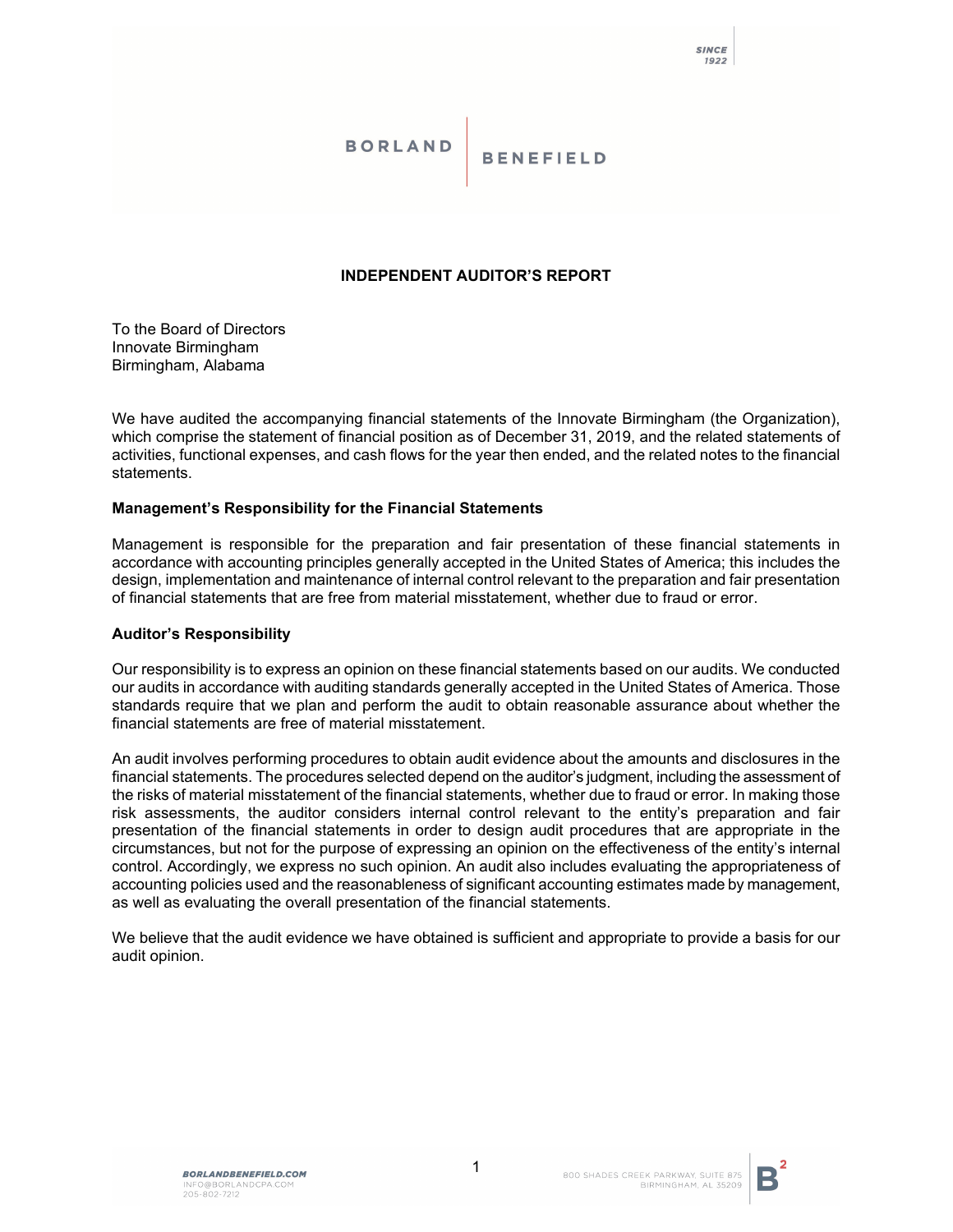**Opinion**

In our opinion, the financial statements referred to above present fairly, in all material respects, the financial position of Innovate Birmingham as of December 31, 2019 and the changes in its net assets and its cash flows for the year then ended in conformity with accounting principles generally accepted in the United States of America.

Borland Benduit PC.<br>Borland Benefield, P.C.

Birmingham, Alabama March 31, 2021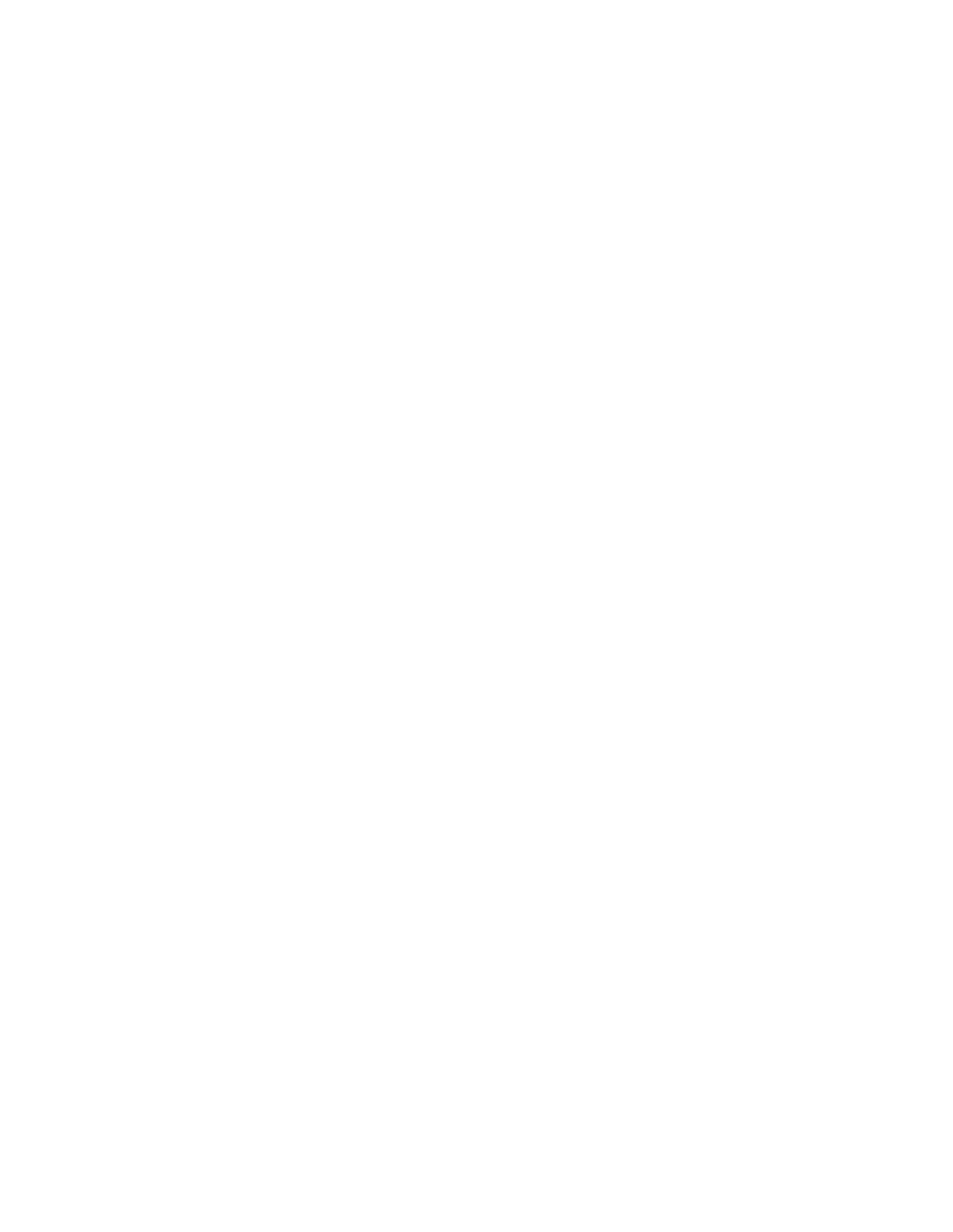## **As of December 31, 2019 Statement of Financial Position**

| <b>Assets</b>                           |    |         |
|-----------------------------------------|----|---------|
| Cash and cash equivalents               | \$ | 90,066  |
| Grants receivable                       |    | 51,469  |
| <b>Total Assets</b>                     | \$ | 141,535 |
| <b>Net Assets</b>                       |    |         |
| Liabilities                             |    |         |
| Accounts payable                        | \$ | 652     |
| <b>Total Liabilities</b>                |    | 652     |
| <b>Net Assets</b>                       |    |         |
| Without donor restrictions              |    | 95,536  |
| With donor restrictions                 |    | 45,347  |
| <b>Total Net Assets</b>                 |    | 140,883 |
| <b>Total Liabilities and Net Assets</b> | S  | 141,535 |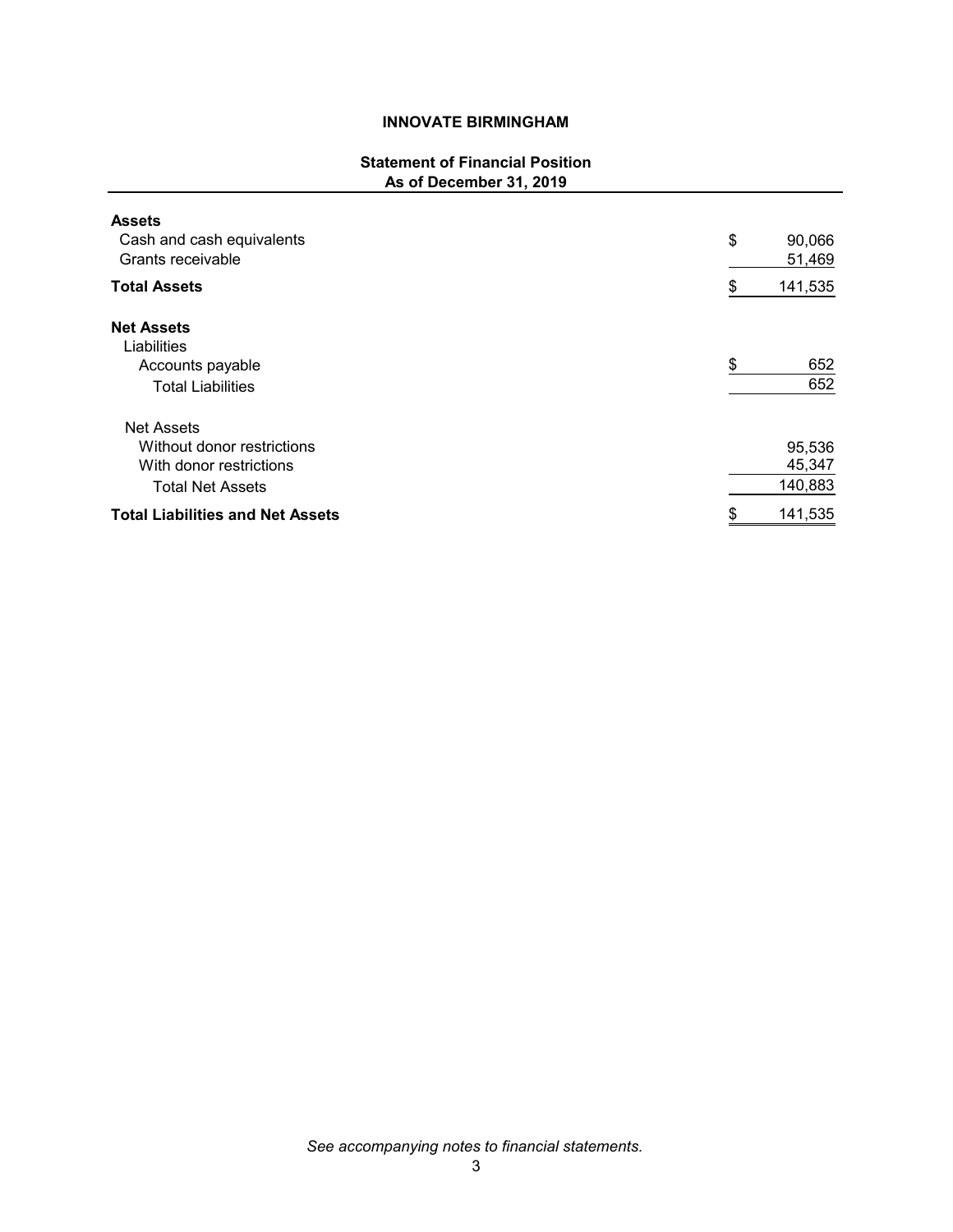## **For the Year Ended December 31, 2019 Statement of Activities**

|                                       | <b>Without Donor</b><br><b>Restrictions</b> | <b>With Donor</b><br><b>Restrictions</b> | <u>Total</u>  |
|---------------------------------------|---------------------------------------------|------------------------------------------|---------------|
| <b>Support and Revenue</b>            |                                             |                                          |               |
| Government grants                     | \$                                          | 573,566<br>\$                            | 573,566<br>\$ |
| Other                                 | 241                                         |                                          | 241           |
| Net assets released from restrictions | 559,932                                     | (559,932)                                |               |
| <b>Total Support and Revenue</b>      | 560,173                                     | 13,634                                   | 573,807       |
| <b>Expenses</b>                       |                                             |                                          |               |
| Program services                      | 400,454                                     |                                          | 400,454       |
| Management and general                | 107,982                                     |                                          | 107,982       |
| Development                           | 51,496                                      |                                          | 51,496        |
| <b>Total Expenses</b>                 | 559,932                                     |                                          | 559,932       |
| <b>Change in Net Assets</b>           | 241                                         | 13,634                                   | 13,875        |
| Net Assets, Beginning of Year         | 95,295                                      | 31,713                                   | 127,008       |
| Net Assets, End of Year               | 95,536                                      | 45,347<br>\$                             | 140,883<br>\$ |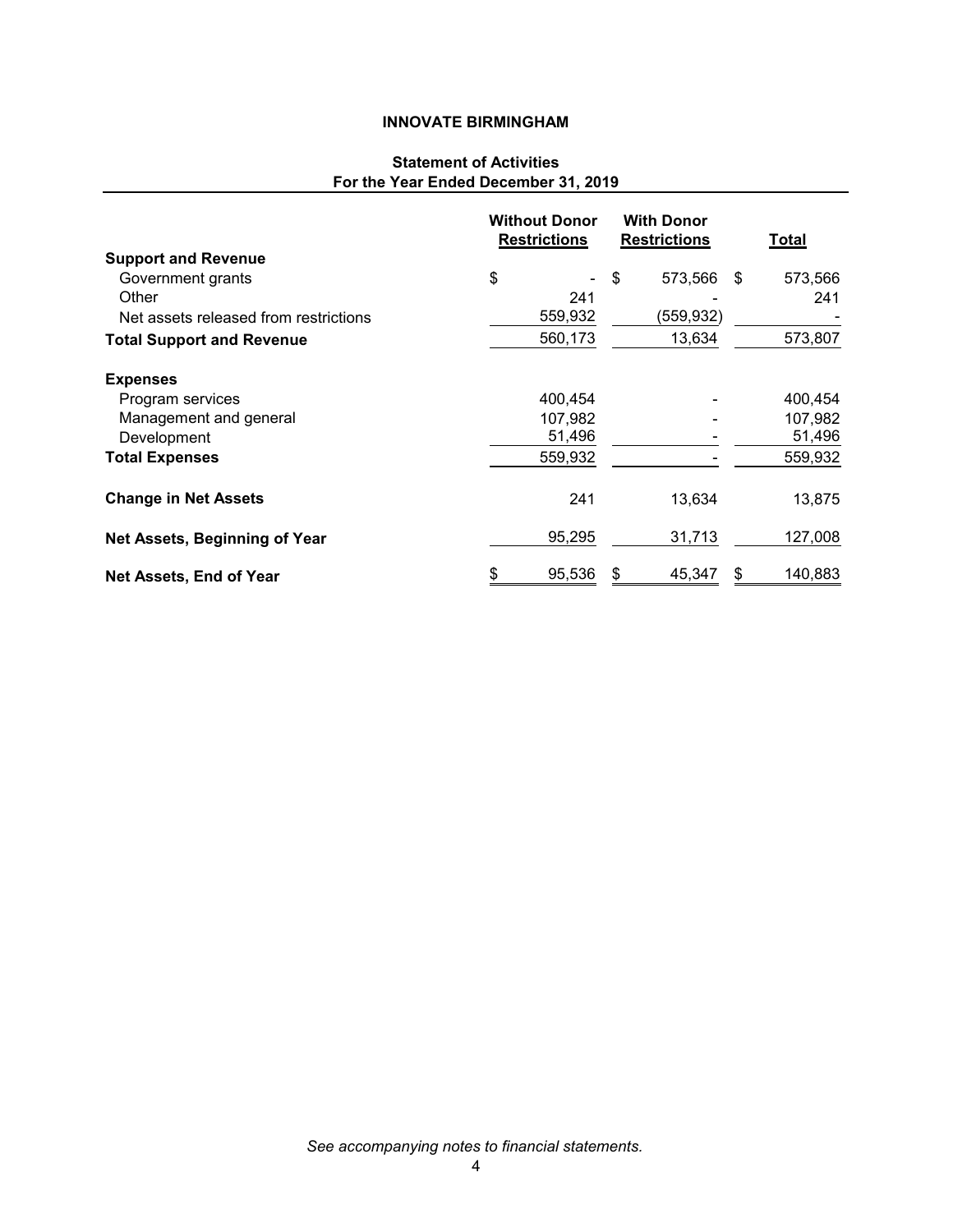#### **Statement of Functional Expenses For the Year Ended December 31, 2019**

|                        | Program<br><b>Services</b> |    | <b>Management</b><br>and General | <b>Development</b> | <b>Total</b>  |
|------------------------|----------------------------|----|----------------------------------|--------------------|---------------|
| Salaries and wages     | \$<br>214.817              | S  | 61,376                           | \$<br>30,688       | \$<br>306,882 |
| Professional fees      | 88.117                     |    | 25,177                           | 12,588             | 125,882       |
| Insurance              | 39,841                     |    | 11,383                           | 5,692              | 56,916        |
| Advertising            | 35,204                     |    |                                  |                    | 35,204        |
| Payroll taxes          | 17,697                     |    | 5,056                            | 2,528              | 25,281        |
| Events                 | 4.778                      |    | 2,048                            |                    | 6,826         |
| Dues and subscriptions |                            |    | 1,886                            |                    | 1,886         |
| Miscellaneous          |                            |    | 1,055                            |                    | 1,055         |
| <b>Total Expenses</b>  | 400,454                    | \$ | 107,982                          | \$<br>51,496       | \$<br>559,932 |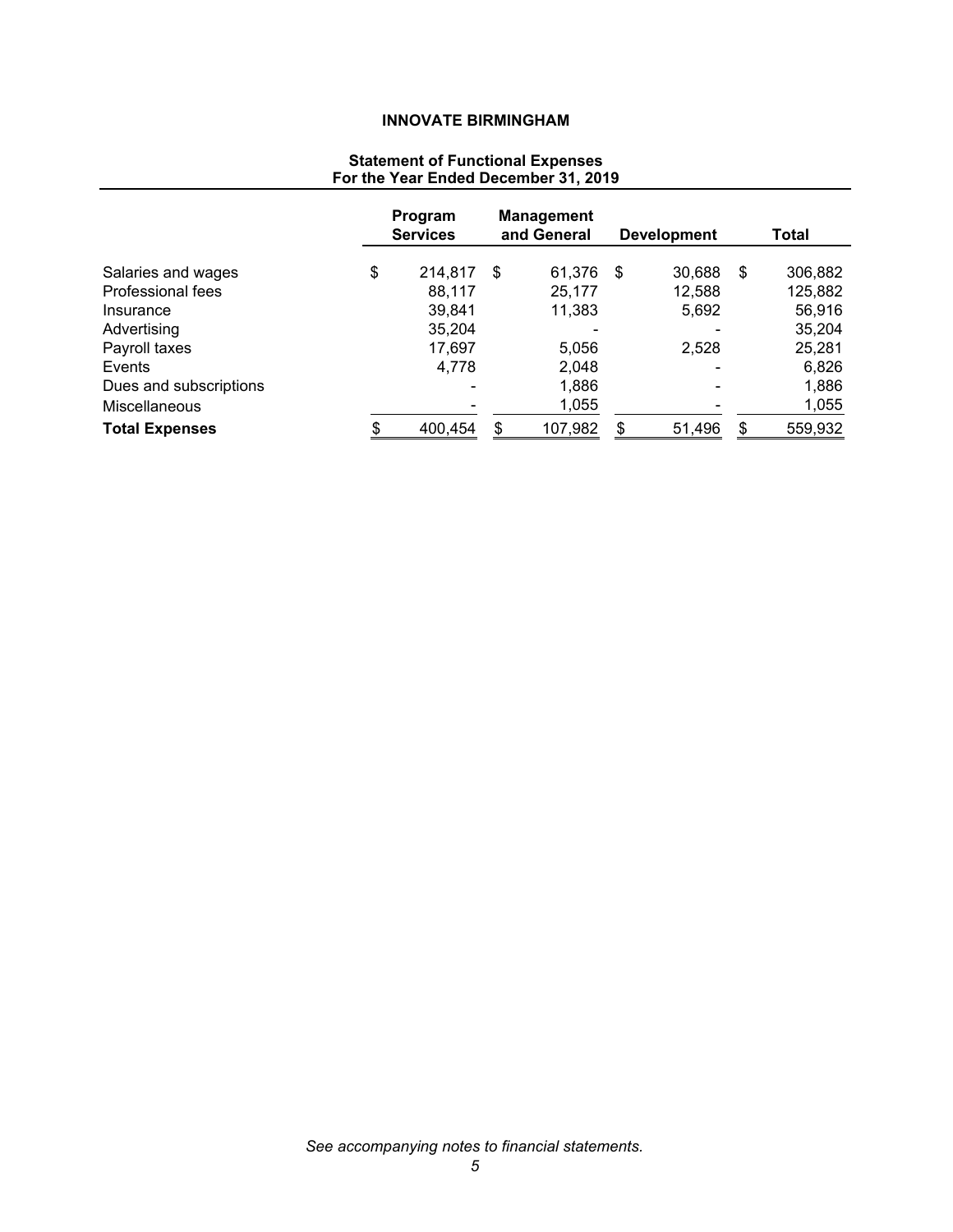## **For the Year Ended December 31, 2019 Statement of Cash Flows**

| <b>Cash Flows From Operating Activities</b>    |               |
|------------------------------------------------|---------------|
| Cash received from contributors and grantors   | \$<br>554,695 |
| Cash received from other                       | 241           |
| Cash paid to suppliers and employees           | (559,280)     |
| <b>Net Cash (Used) by Operating Activities</b> | (4, 344)      |
| Net Decrease in Cash and Cash Equivalents      | (4, 344)      |
| Cash and Cash Equivalents, Beginning of Year   | 94,410        |
| Cash and Cash Equivalents, End of Year         | 90,066        |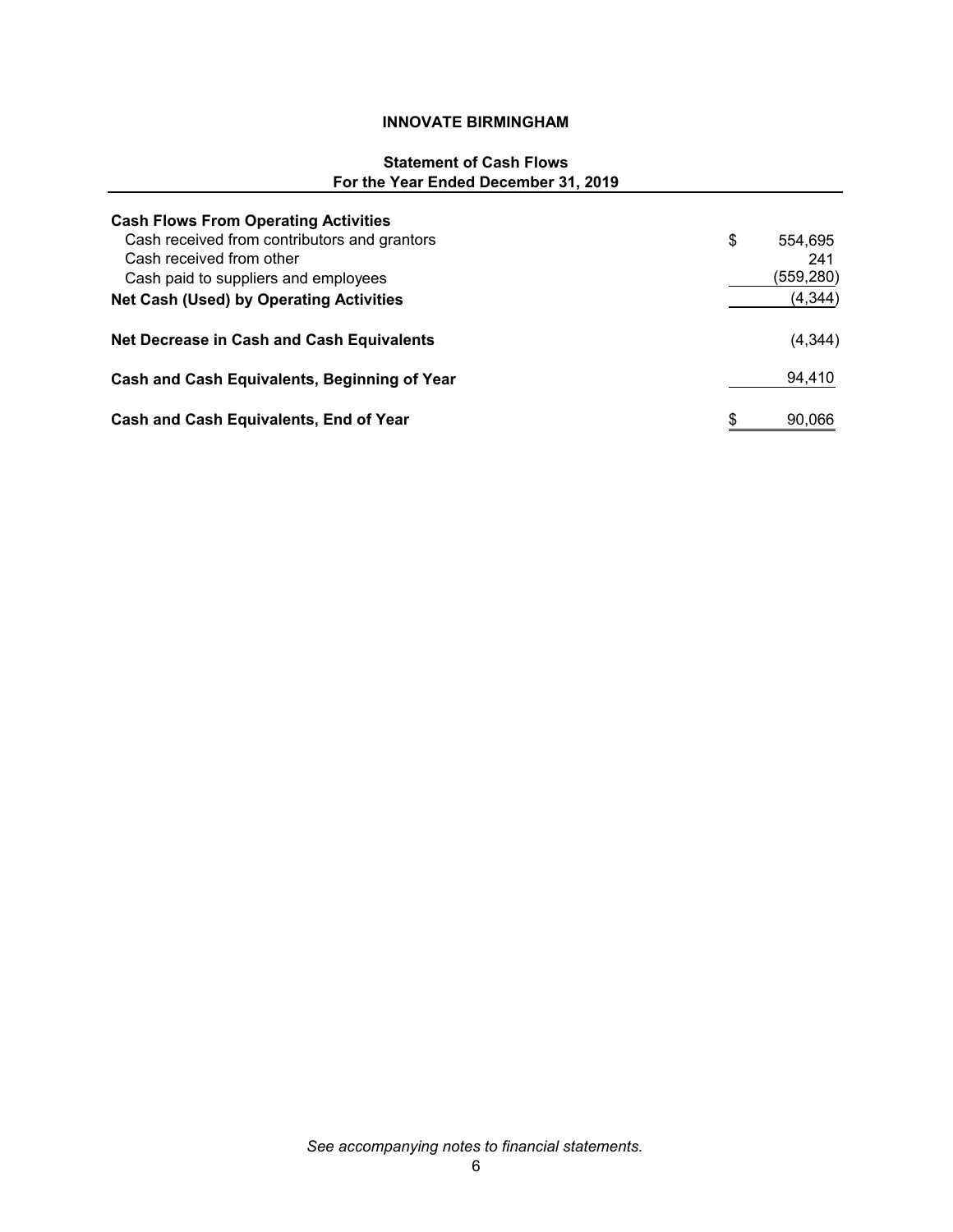## **Notes to Financial Statements For the Year Ended December 31, 2019**

#### **Note 1 – Summary of Significant Accounting Policies**

Organization and Nature of Activities – Innovate Birmingham (the Organization) is a non-profit organization that was formed in 2016 following the award of the US Department of Labor's America's Promise grant led by the University of Alabama at Birmingham (UAB), a coalition of over 15 community partners and 30 employers came together to solve two problems: (1) meet the demand of an IT workforce growing at the second-fastest pace in the country; (2) harness the potential of under- and unemployed residents in Central Alabama. In 2020, the Organization formally changed its name from I AM Bham, Inc. to Innovate Birmingham.

Basis of Accounting – The financial statements of the Organization have been prepared on the accrual basis of accounting and, accordingly, reflect all significant receivables, payables, and other liabilities.

Financial Statement Presentation - The Organization reports information regarding its financial position and activities according to two classes of net assets: net assets without donor restrictions and net assets with donor restrictions.

Net assets without donor restrictions represent revenues and expenses related to the operation and management of the Organization's primary programs and supporting services. If funds are raised and set aside by the Board for future use, these are considered without donor restrictions. Donor restricted contributions that are expended for their restricted purpose in the same accounting period as received may be recorded as without donor restrictions.

Net assets with donor restrictions represent resources available for use, but expendable only for the purposes specifically stated by the donor.

Government grants may be accounted for as unrestricted, exchange transactions. Income from these and other exchange transactions is deferred and recognized over the periods to which the revenue is related.

Grants Receivables – Grants are recognized when the donor makes a promise to give to the Organization that is, in substance, unconditional. Grants that are restricted by the donor may be reported as increases in net assets without donor restrictions if the restrictions expire in the fiscal year in which the contributions are recognized. All other donor-restricted contributions are reported as increases in net assets with donor restrictions. When a restriction expires, net assets with donor restrictions are reclassified to net assets without donor restrictions.

Allowance for doubtful accounts - In the event that there are receivables, an allowance for doubtful accounts is maintained, as management deems applicable, in amounts estimated to provide adequate reserves to cover anticipated losses based on historical experience and periodic evaluation of accounts.

Donated services - Donated services are recognized as contributions if the services (a) create or enhance nonfinancial assets or (b) require specialized skills b performed by people with those skills and would otherwise be purchased by the Organization. Volunteers also provide services that are not recognized as contributions in the financial statements since the recognition criteria were not met.

Estimates – Management uses estimates and assumptions in preparing financial statements. Those estimates and assumptions affect the reported amounts of assets and liabilities, the disclosure of contingent assets and liabilities, and the reported revenues and expenses. Actual results could differ from those estimates.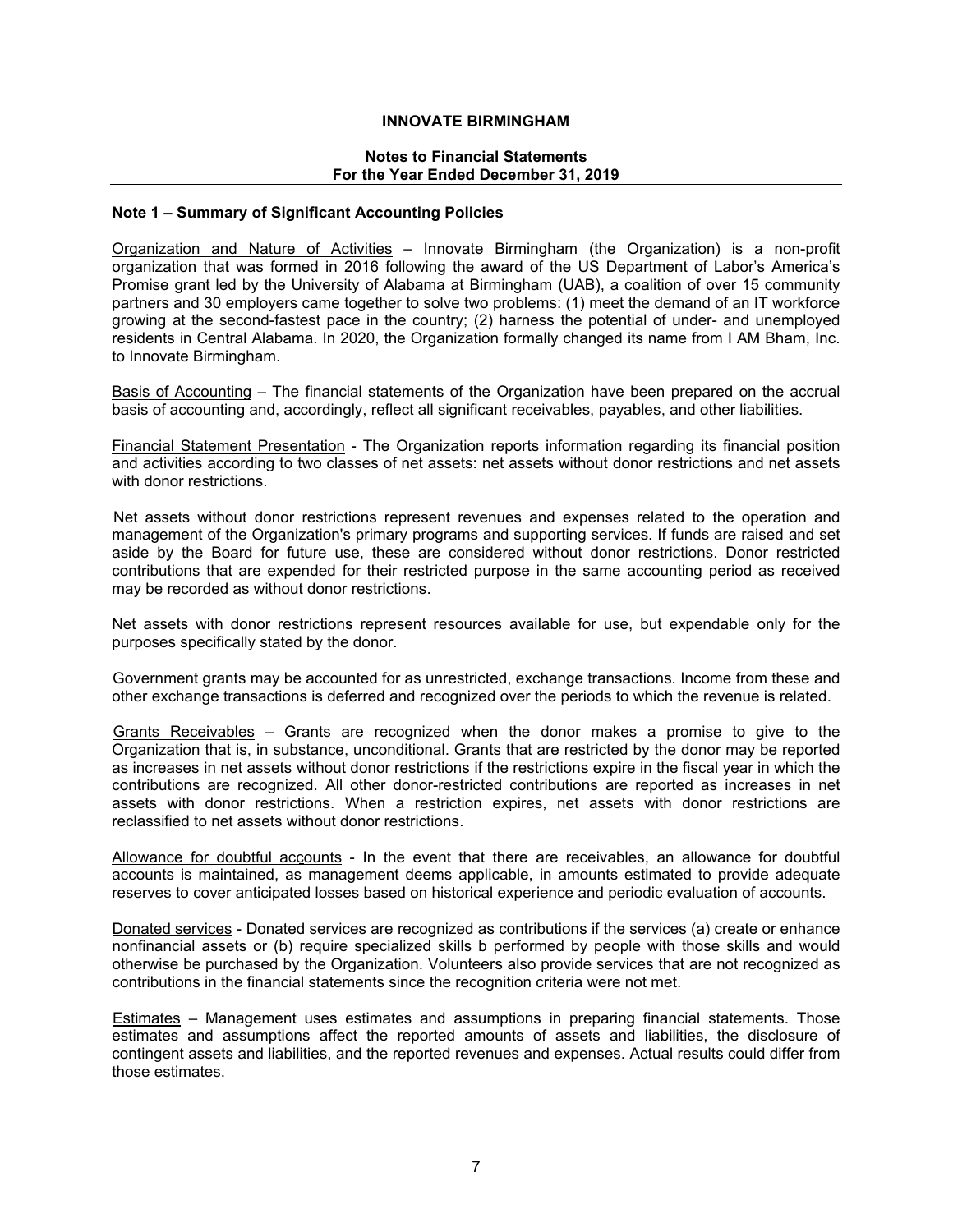#### **Notes to Financial Statements (continued) For the Year Ended December 31, 2019**

#### **Note 1 – Summary of Significant Accounting Policies (continued)**

Cash Equivalents – For purposes of the Statement of Cash Flows, the Organization considers all highly liquid investments with maturities of three months or less to be cash equivalents.

Advertising - Advertising and promotional costs are charged to expense as incurred.

Income Taxes – The Organization is a tax-exempt entity under Section 501 (c)(3) of the Internal Revenue code. However, income from certain activities not directly related to the Organization's tax-exempt purpose is subject to taxation as unrelated business income. In addition, the Organization qualifies for the charitable contribution deduction under Section 170(b)(1)(A) and has been classified as an organization other than a private foundation under Section 509(a)(2).

Functional Expenses - Certain categories of expenses are attributable to more than one program or function and are allocated on a reasonable basis that is consistently applied. The expenses that are allocated are certain salaries and benefits, which are allocated on the basis of estimates of time and effort; depreciation, supplies, office, and insurance, which are allocated based on estimates of usage.

Cash - Cash represents the Organization's funds in one bank account, for the year ended December 31, 2019.

Recent Pronouncements - In February 2016, the Financial Accounting Standards Board ("FASB" or "the Board") issued a new leasing standard in ASU 2016-02 ("Topic 842" or "the new standard") for both lessees and lessors. Under its core principle, a lessee will recognize right-of-use ("ROU") assets and related lease liabilities on the balance sheet for all arrangements with terms longer than 12 months. The pattern of expense recognition in the income statement will depend on a lease's classification. The provisions of this update are effective for fiscal years beginning after December 15, 2021. Management is evaluating the new accounting pronouncements and its applicability to the Organization.

## **Note 2 – Concentrations of Credit Risk**

The Organization maintains one bank account. The bank account insured by the Federal Deposit Insurance Corporation (FDIC) up to \$250,000. At December 31, 2019, the Organization has no deposits in excess of limits insured by the Federal Deposit Insurance Corporation (FDIC).

The Organization partners with the University of Alabama at Birmingham (UAB) through the US Department of Labor's America's Promise grant to (1) meet the demand of an IT workforce growing at the second-fastest pace in the country; (2) harness the potential of under- and unemployed residents in Central Alabama. Accordingly, the Organization receives a substantial portion of its annual revenues from UAB to support these efforts. Because of the Organization's dependence on the funds received by UAB, any circumstances which could affect its budget constraints, could also affect the Organization.

## **Note 3 – Grants Receivables**

Grants receivables consist of the following:

University of Alabama at Birmingham  $\frac{1}{3}$  51,469

All receivables are expected to be collected in the next year. As of December 31, 2019, no allowance for doubtful accounts was considered necessary.